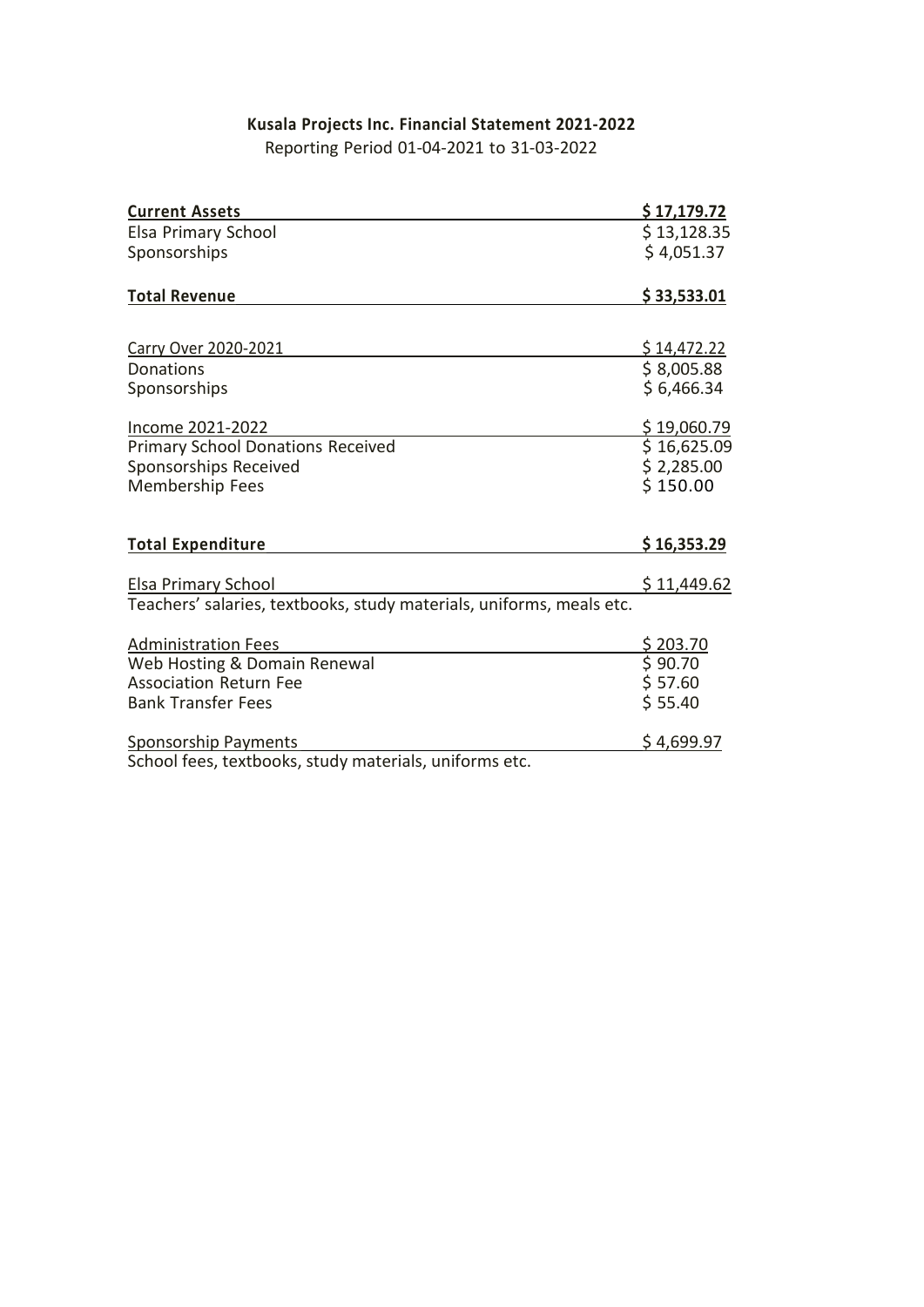# **Kusala Projects Inc. Financial Statement 2020-2021**

Reporting Period 01-04-2020 to 31-03-2021

| <b>Current Assets</b>                                                | \$14,472.22 |
|----------------------------------------------------------------------|-------------|
| Elsa Primary School                                                  | \$8,005.88  |
| Sponsorships                                                         | \$6,466.34  |
|                                                                      |             |
| <b>Total Revenue</b>                                                 | \$27,640.98 |
| Carry Over Donations 2019-2020                                       | \$2,645.09  |
| Carry Over Sponsorships 2019-2020                                    | \$1,438.99  |
| <b>Primary School Donations Received</b>                             | \$15,699.54 |
| Membership Fees                                                      | \$120.00    |
| <b>Bank Interest</b>                                                 | \$00.30     |
| Sponsorships Received                                                | \$7,737.06  |
|                                                                      |             |
| <b>Total Expenditure</b>                                             | \$13,168.76 |
|                                                                      |             |
| Elsa Primary School                                                  | \$10,296.45 |
| Teachers' salaries, textbooks, study materials, uniforms, meals etc. |             |
| <b>Administration Fees</b>                                           | \$162.60    |
| Web Hosting & Domain Renewal                                         | \$51.00     |
| <b>Association Return Fee</b>                                        | \$57.60     |
| <b>Bank Transfer Fees</b>                                            | \$54.00     |
|                                                                      |             |
| Sponsorship Payments                                                 | \$2,517.71  |
| School fees, textbooks, study materials, uniforms etc.               |             |
|                                                                      |             |
| Covid Relief                                                         | \$192.00    |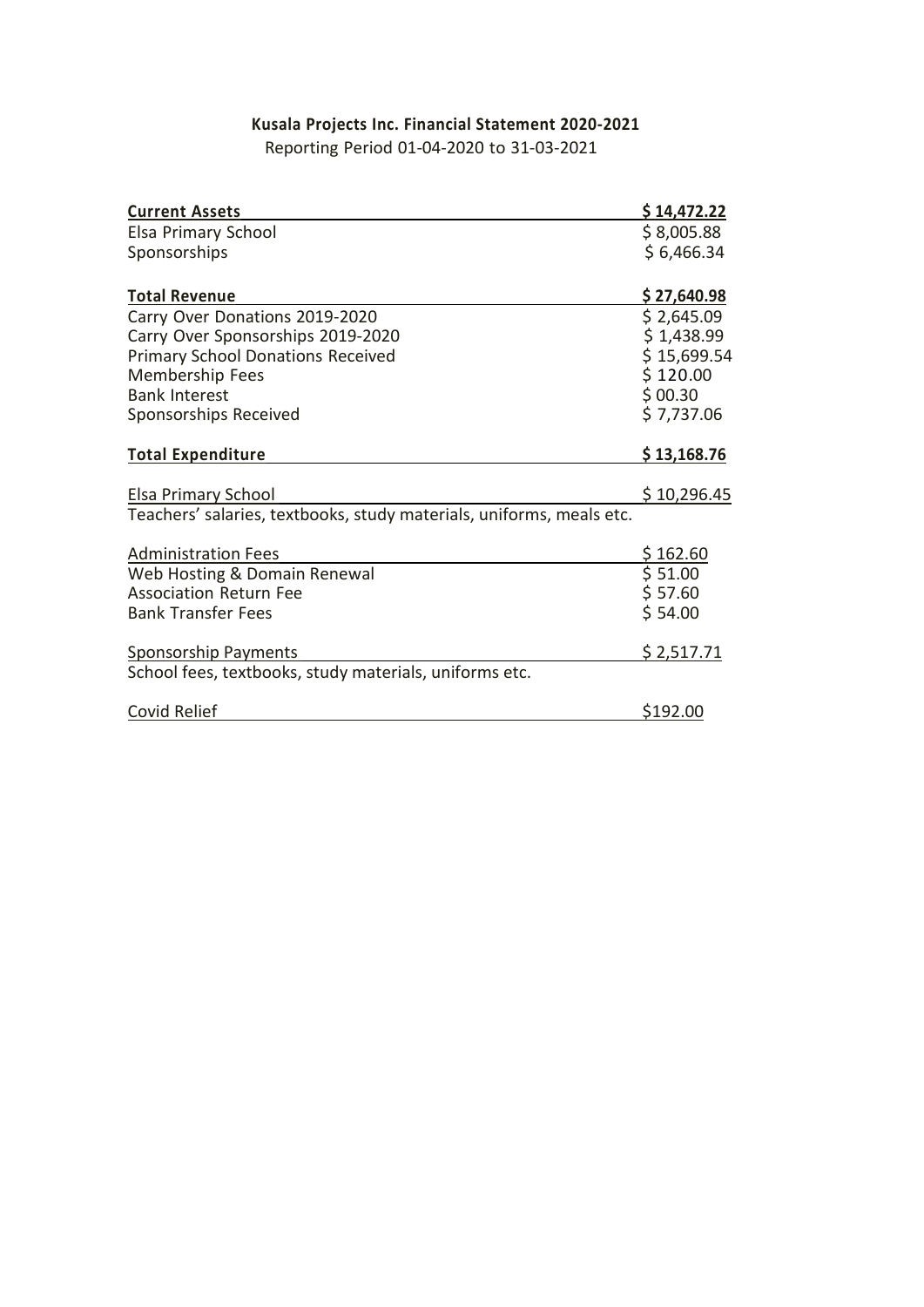# **Kusala Projects Inc. Financial Statement 2019-2020**

| <b>Current Assets</b>                                | \$4,084.08  |
|------------------------------------------------------|-------------|
| Elsa Primary School                                  | \$2,645.09  |
| Sponsorships                                         | \$1,438.99  |
| <b>Total Revenue</b>                                 | \$19,097.62 |
| Carry Over Donations 2018-2019                       | \$5,089.47  |
| Carry Over Sponsorships 2018-2019                    | $-5866.16$  |
| <b>Primary School Donations Received</b>             | \$8,737.67  |
| Membership Fees                                      | \$150.00    |
| <b>Bank Interest</b>                                 | \$36.22     |
| Sponsorships Received                                | \$5,950.58  |
| <b>Total Expenditure</b>                             | \$15,013.70 |
| Elsa Primary School                                  | \$11,209.38 |
| Teachers' salaries, textbooks, study materials, food |             |
| <b>Administration Fees</b>                           | \$158.89    |
| Web Hosting & Domain Renewal                         | \$51.00     |
| <b>Association Return Fee</b>                        | \$56.60     |
|                                                      | \$51.29     |
| <b>Bank Fees</b>                                     |             |
| <b>Sponsorship Payments</b>                          | \$3,645.43  |

### Reporting Period 01-04-2019 to 31-03-2020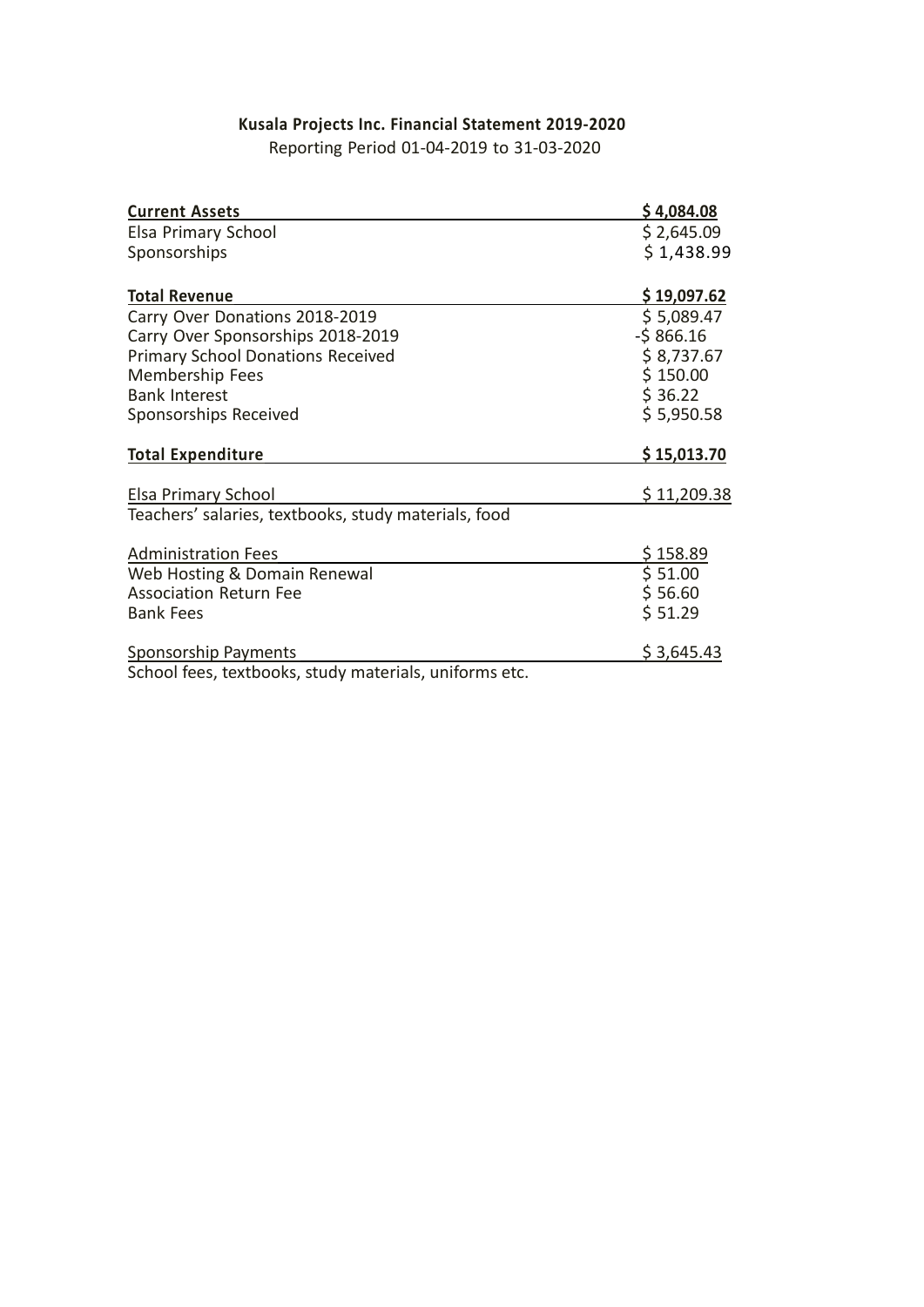#### **Kusala Projects Inc. Financial Statement 2018-2019** Reporting Period 01-04-2018 to 31-03-2019

| <b>Current Assets</b>                                  | \$4,223.81  |
|--------------------------------------------------------|-------------|
| Elsa Primary School                                    | \$5,089.47  |
| Sponsorships                                           | \$866.16    |
|                                                        |             |
| <b>Total Revenue</b>                                   | \$20,250.74 |
| Carry Over Donations 2017-2018                         | \$6,051.39  |
| Carry Over Sponsorships 2017-2018                      | \$26.97     |
| <b>Primary School Donations Received</b>               | \$9,025.93  |
| Membership Fees                                        | \$150.00    |
| <b>Bank Interest</b>                                   | \$82.87     |
| Sponsorships Received                                  | \$4,913.58  |
| <b>Total Expenditure</b>                               | \$16,027.43 |
| Elsa Primary School                                    | \$10,038.60 |
| Teachers' salaries, textbooks, study materials         |             |
| <b>Administration Fees</b>                             | \$182.12    |
| Web Hosting & Domain Renewal                           | \$51.00     |
| Facebook Ads                                           | \$14.77     |
| <b>Association Return Fee</b>                          | \$55.35     |
| <b>Bank Transfer Fees</b>                              | \$61.00     |
| <b>Sponsorship Payments</b>                            | \$5,806.71  |
| School fees, textbooks, study materials, uniforms etc. |             |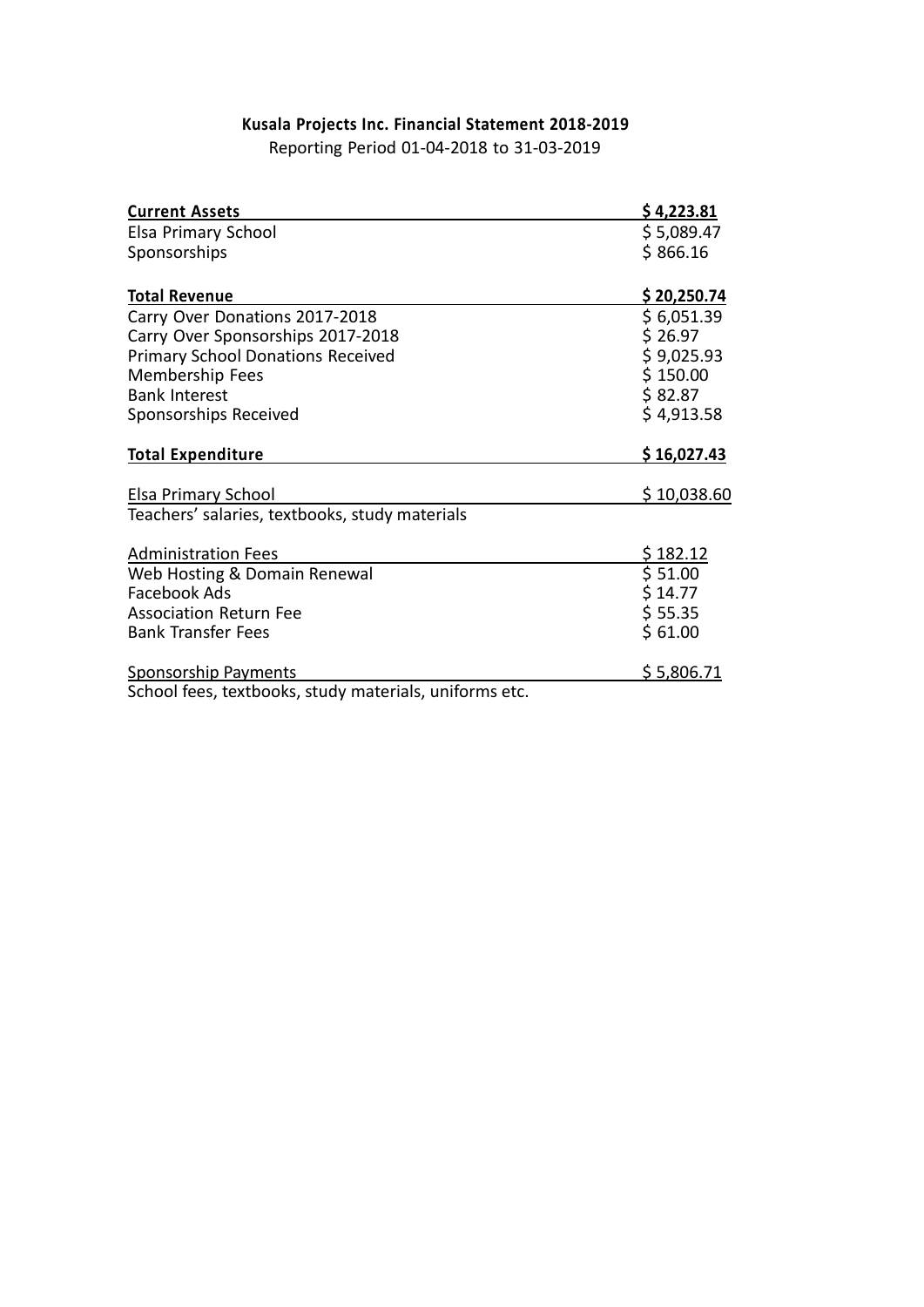## **Kusala Projects Inc. Financial Statement 2017-2018**

Reporting Period 01-04-2017 to 31-03-2018

| \$6,078.36  |
|-------------|
| \$6,051.39  |
| \$26.97     |
|             |
| \$20,736.06 |
| \$5,109.27  |
| $-5827.60$  |
| \$10,152.11 |
| \$6,069.57  |
| \$150.00    |
| \$82.71     |
| \$14,657.70 |
| \$9,217.99  |
|             |
| \$5,215.00  |
|             |
| \$224.71    |
| \$51.00     |
| \$53.50     |
| \$77.21     |
| \$43.00     |
|             |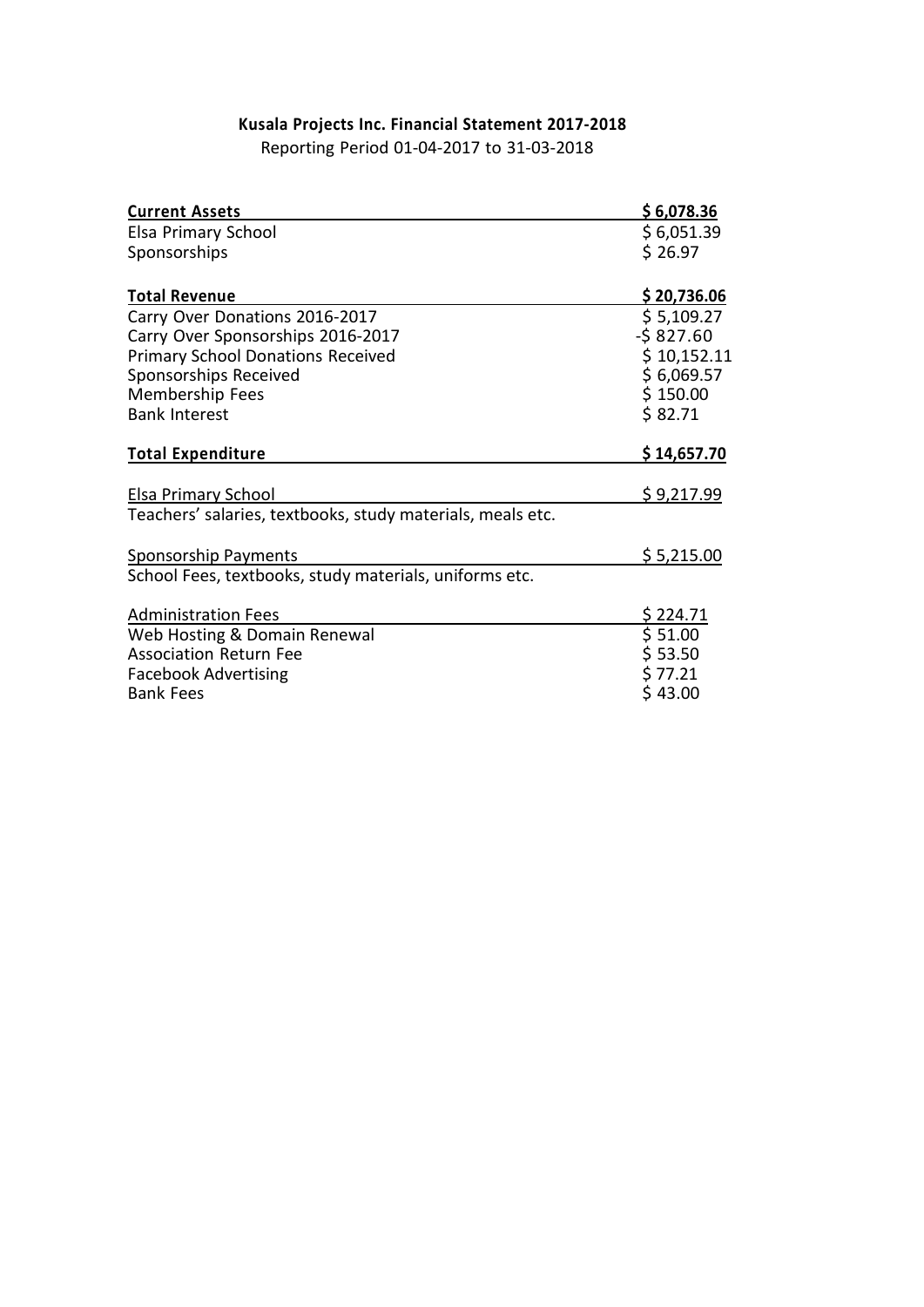#### **Kusala Projects Inc. Financial Statement 2016-2017**

Reporting Period 01-04-2016 to 31-03-2017

| <b>Current Assets</b>                                            | \$4,281.67  |
|------------------------------------------------------------------|-------------|
| Elsa Primary School                                              | \$5,109.27  |
| Sponsorships                                                     | $-5827.60$  |
| <b>Total Revenue</b>                                             | \$16,688.77 |
| Carry Over Donations 2014-2015                                   | \$1,603.66  |
| Carry Over Sponsorships 2014-2015                                | $-5259.01$  |
| <b>Primary School Donations Received</b>                         | \$7,956.37  |
| Membership Fees                                                  | \$160.00    |
| <b>Bank Interest</b>                                             | \$80.05     |
| Sponsorships Received                                            | \$7,147.74  |
| <b>Total Expenditure</b>                                         | \$12,407.10 |
| <b>Administration Fees</b>                                       | \$125.90    |
| Domain Renewal                                                   | \$13.95     |
| Web Hosting Fee                                                  | \$12.00     |
| <b>Association Return Fee</b>                                    | \$49.95     |
| <b>Bank Transfer Fees</b>                                        | \$50.00     |
| Elsa Primary School                                              | \$4,564.87  |
| Teacher's salary, textbooks, study materials, sundry expenses    |             |
| <b>Sponsorship Payments</b>                                      | \$7,716.33  |
| School fees, extra tuition, textbooks, study materials, uniforms |             |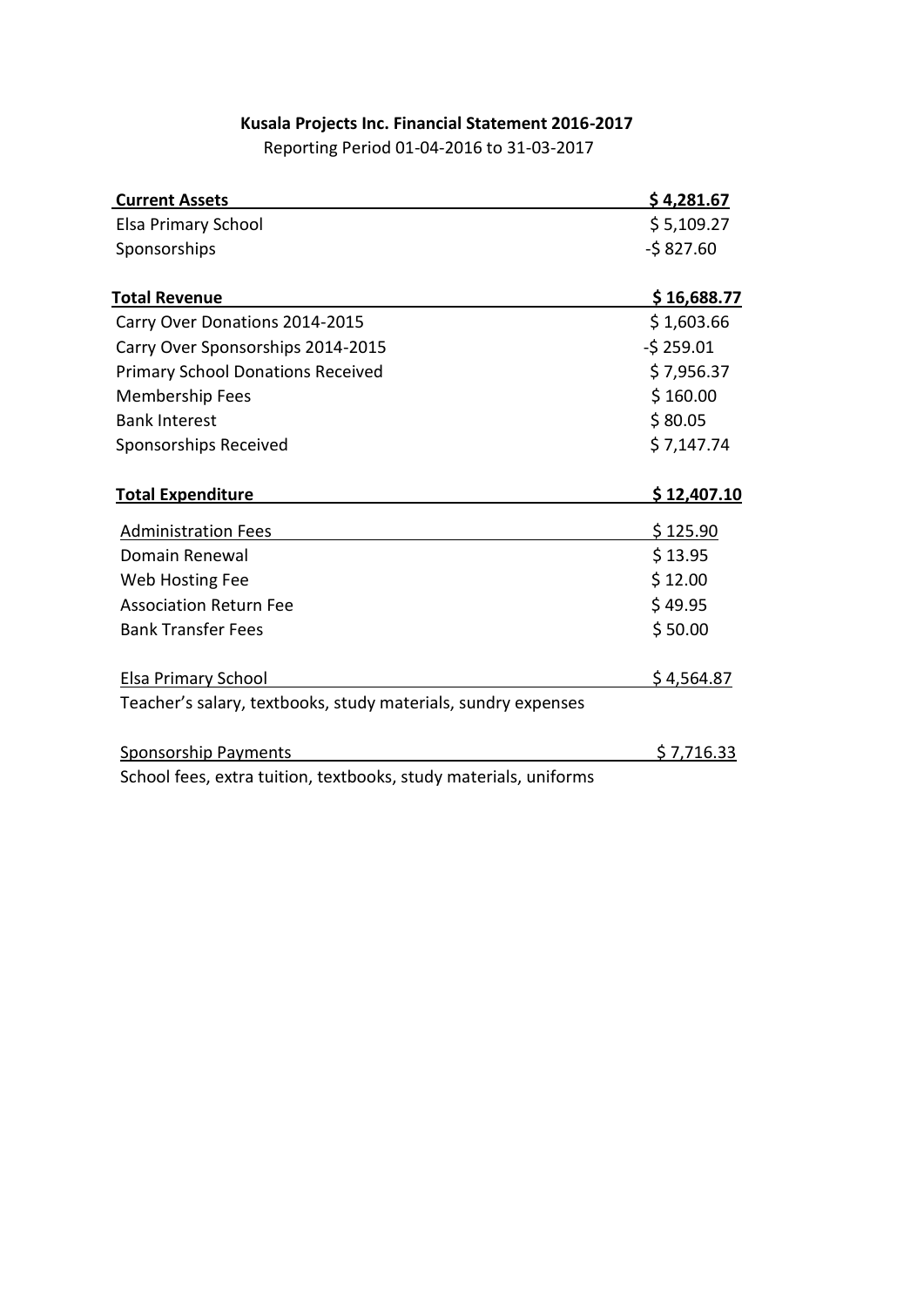### **Kusala Projects Inc. Financial Statement 2015-2016**

Reporting Period 01-05-2015 to 31-03-2016

| <b>Current Assets</b>                                                 | \$1,344.65   |
|-----------------------------------------------------------------------|--------------|
| Elsa Primary School                                                   | \$1,603.66   |
| Sponsorships                                                          | $-5259.01$   |
|                                                                       |              |
| <b>Total Revenue</b>                                                  | \$11,250.41  |
| Carry Over Donations 2014-2015                                        | \$1,772.32   |
| Carry Over Sponsorships 2014-2015                                     | $-51,344.90$ |
| <b>Primary School Donations Received</b>                              | \$1,920.00   |
| Membership Fees                                                       | \$130.00     |
| <b>Bank Interest</b>                                                  | \$39.14      |
| Sponsorships Received                                                 | \$8,528.77   |
| <b>Total Expenditure</b>                                              | \$9,905.76   |
|                                                                       |              |
| <b>Administration Fees</b>                                            | \$160.75     |
| Domain Renewal                                                        | \$13.95      |
| <b>Association Return Fee</b>                                         | \$49.95      |
| <b>Rule Amendment Fee</b>                                             | \$18.85      |
|                                                                       | \$72.00      |
| <b>Bank Transfer Fees</b>                                             |              |
|                                                                       |              |
| Elsa Primary School<br>Teachers' salaries, textbooks, study materials | \$2,097.05   |
| <b>Sponsorship Payments</b>                                           | \$6,799.96   |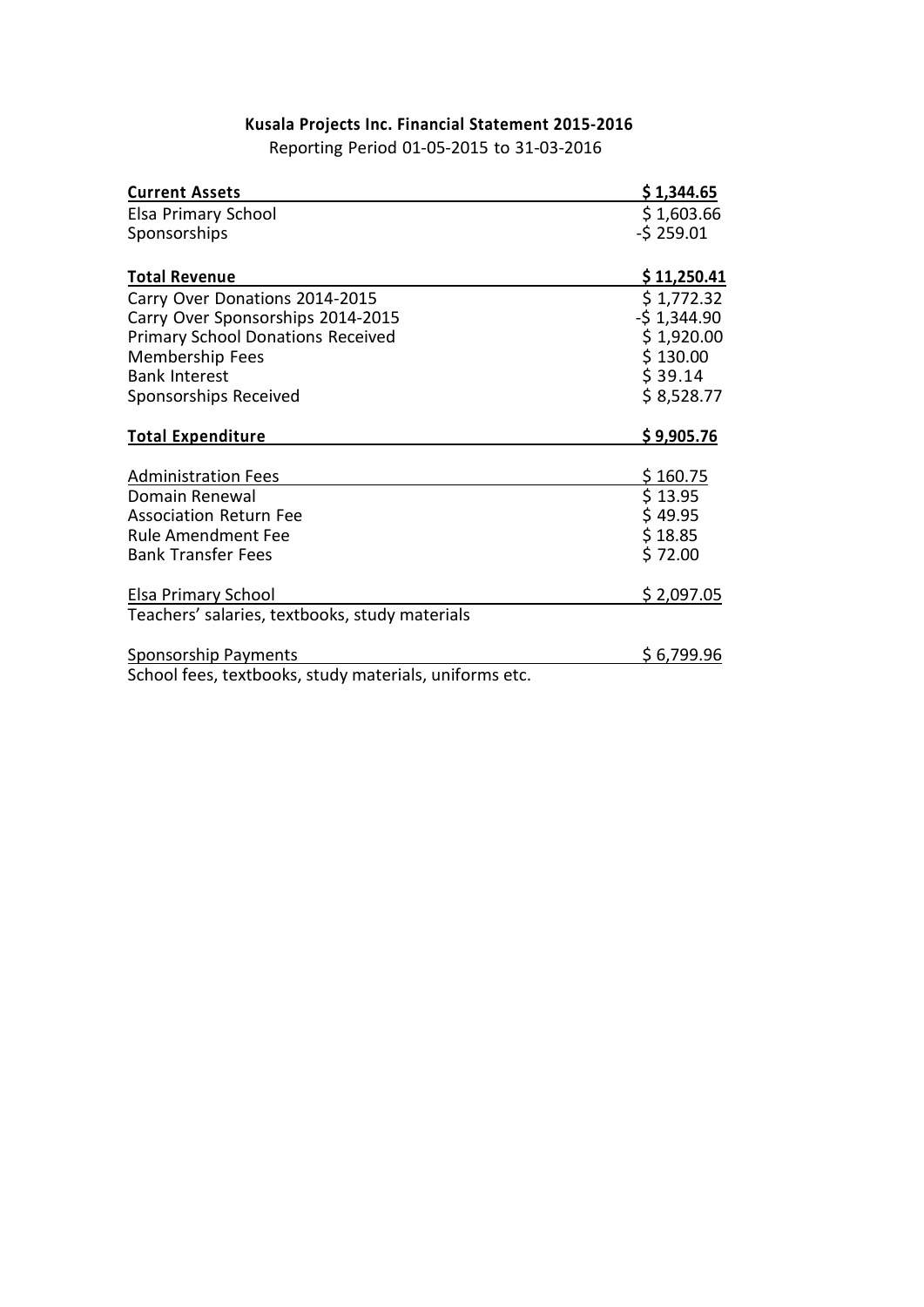### **Kusala Projects Inc. Financial Statement 2014-2015**

Reporting Period 01-05-2014 to 30-04-2015

| <b>Current Assets</b>                                  | \$427.42          |
|--------------------------------------------------------|-------------------|
| Elsa Primary School                                    | \$1,772.32        |
| Sponsorships                                           | $-51,344.90$      |
|                                                        |                   |
| <b>Total Revenue</b>                                   | \$14,689.23       |
| Carry Over Donations 2014-2012                         | \$4,257.05        |
| Carry Over Sponsorships 2014-2015                      | $-5284.59$        |
| <b>Primary School Donations Received</b>               | \$1,208.05        |
| Membership Fees                                        | \$170.00          |
| <b>Bank Interest</b>                                   | \$147.25          |
| Sponsorships Received                                  | \$6,976.73        |
| Naz Appeal Donations Received                          | \$2,214.74        |
|                                                        |                   |
| <b>Total Expenditure</b>                               | \$14,261.81       |
|                                                        |                   |
| Elsa Primary School                                    | \$3,863.48        |
| Teachers' salaries, textbooks, study materials         |                   |
| <b>Administration Fees</b>                             | \$146.55          |
| Web Hosting & Domain Renewal                           | \$83.95           |
| <b>Association Return Fee</b>                          | \$46.60           |
| <b>Bank Transfer Fees</b>                              | \$16.00           |
|                                                        |                   |
| <b>Sponsorship Payments</b>                            | <u>\$8,037.04</u> |
| School fees, textbooks, study materials, uniforms etc. |                   |
| Naz Appeal                                             | \$2,214.74        |
|                                                        |                   |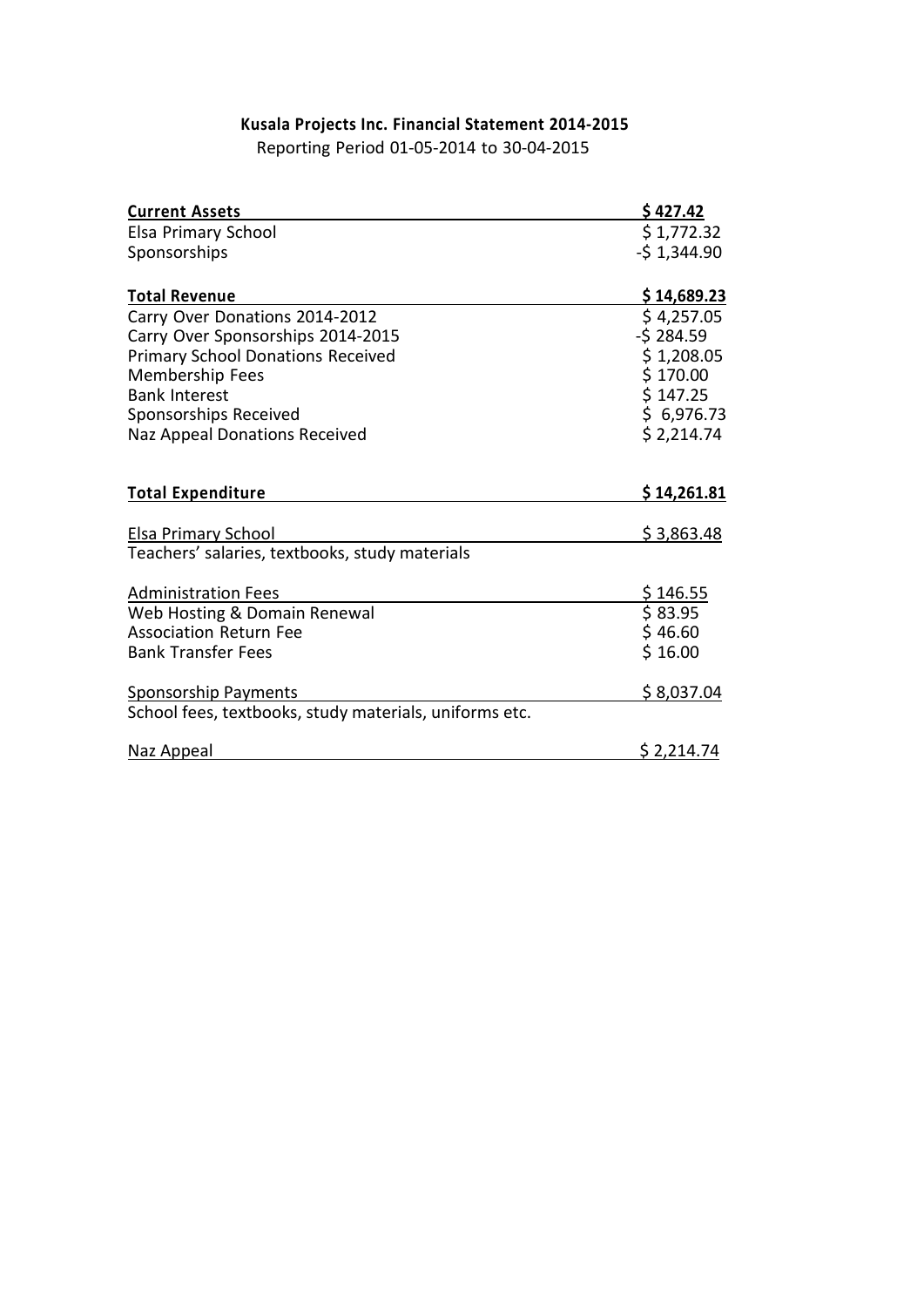# **Kusala Projects Inc. Financial Statement 2013-2014**

Reporting Period 28-02-2013 to 30-04-2014

| <b>Current Assets</b>                            | \$3,972.46             |
|--------------------------------------------------|------------------------|
| Kusala Projects                                  | \$4,257.05             |
| Sponsorships                                     | - \$ 284.59            |
|                                                  |                        |
| <b>Total Revenue</b>                             | \$19,583.24            |
| Carry Over Kusala Projects 2012-2013             | \$9,213.32             |
| Carry Over Sponsorships 2012-2013                | \$516.71               |
| <b>Donations Received</b>                        | \$430.00               |
| <b>Membership Fees</b>                           | \$190.00               |
| <b>Bank Interest</b>                             | \$376.03               |
| <b>Monies Borrowed</b>                           | \$700.00               |
| <b>Total Expenditure</b>                         | \$15,610.78            |
| <b>Administration Fees</b>                       | \$1,959.23             |
| Donations                                        | \$938.73               |
| <b>Remittance Fees</b>                           | \$90.00                |
| <b>Domain Renewal Fees</b>                       | \$27.90                |
| <b>Web Hosting Fees</b>                          | \$140.00               |
| <b>Association Return Fee</b>                    | \$45.00                |
| Rule Change Fee                                  | \$17.60                |
| <b>Monies Repaid</b>                             | \$700.00               |
|                                                  |                        |
| <b>Elsa Primary School</b><br>Teachers' salaries | \$4,693.07             |
|                                                  | \$1,282.02             |
| Study materials<br>Miscellaneous                 | \$3,146.19<br>\$264.86 |
|                                                  |                        |
| <b>Sponsorship Payments</b>                      | \$8,958.48             |
| Sponsorships                                     | \$7,971.96             |
| <b>Excursion Fund</b>                            | \$209.44               |
| Stipend                                          | \$334.47               |
| Gifts                                            | \$442.61               |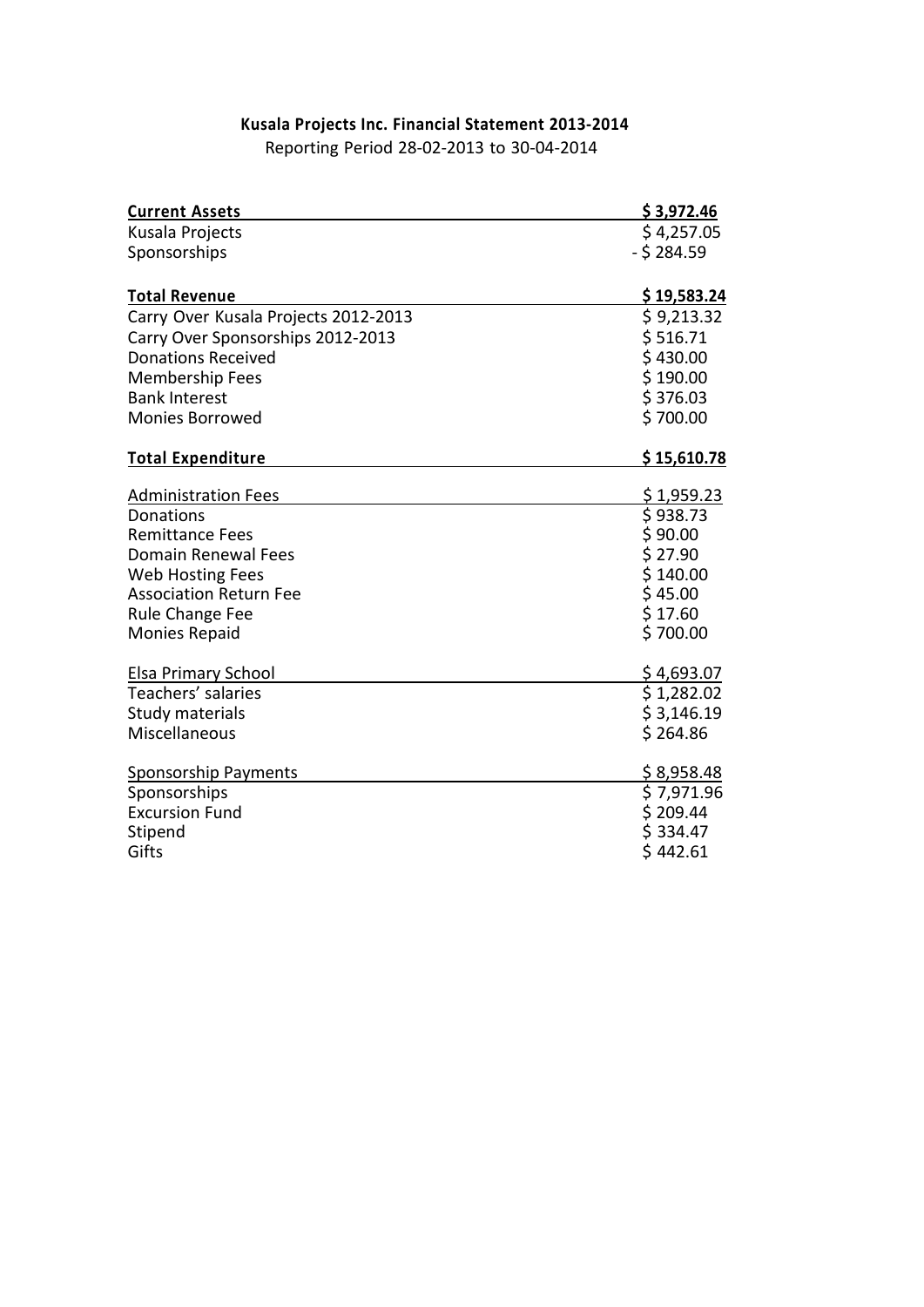### **Kusala Projects Inc. Financial Statement 2012-2013**

Reporting Period 28-2-2012 to 27-2-2013

| <b>Current Assets</b>                          | \$9,7030.03        |
|------------------------------------------------|--------------------|
| Elsa Primary School                            | \$9,213.32         |
| Sponsorships                                   | \$516.71           |
| <b>Total Revenue</b>                           | <u>\$21,018.43</u> |
| Carry Over Donations 2011-2012                 | \$11,927.92        |
| Carry Over Sponsorships 2011-2012              | \$192.78           |
| <b>Donations Received</b>                      | \$200.00           |
| Sponsorships Received                          | \$5,998.12         |
| <b>Membership Fees</b>                         | \$190.00           |
| <b>Bank Interest</b>                           | \$509.61           |
| <b>Total Expenditure</b>                       | \$11,228.40        |
| <b>Elsa Primary School</b>                     | \$3,436.81         |
| Teachers' salaries, textbooks, study materials |                    |
| Sponsorship Payments                           | \$7,674.19         |
| Sponsorships                                   | \$6,682.97         |
| <b>Excursion Fund</b>                          | \$238.40           |
| Stipend                                        | \$464.66           |
| Gifts                                          | \$288.16           |
| <b>Administration Fees</b>                     | \$177.40           |
| Domain Renewal Fee                             | \$13.95            |
| Web Hosting Fee                                | \$70.00            |
| <b>Association Return Fee</b>                  | \$43.45            |
| <b>Bank Fees</b>                               | \$50.00            |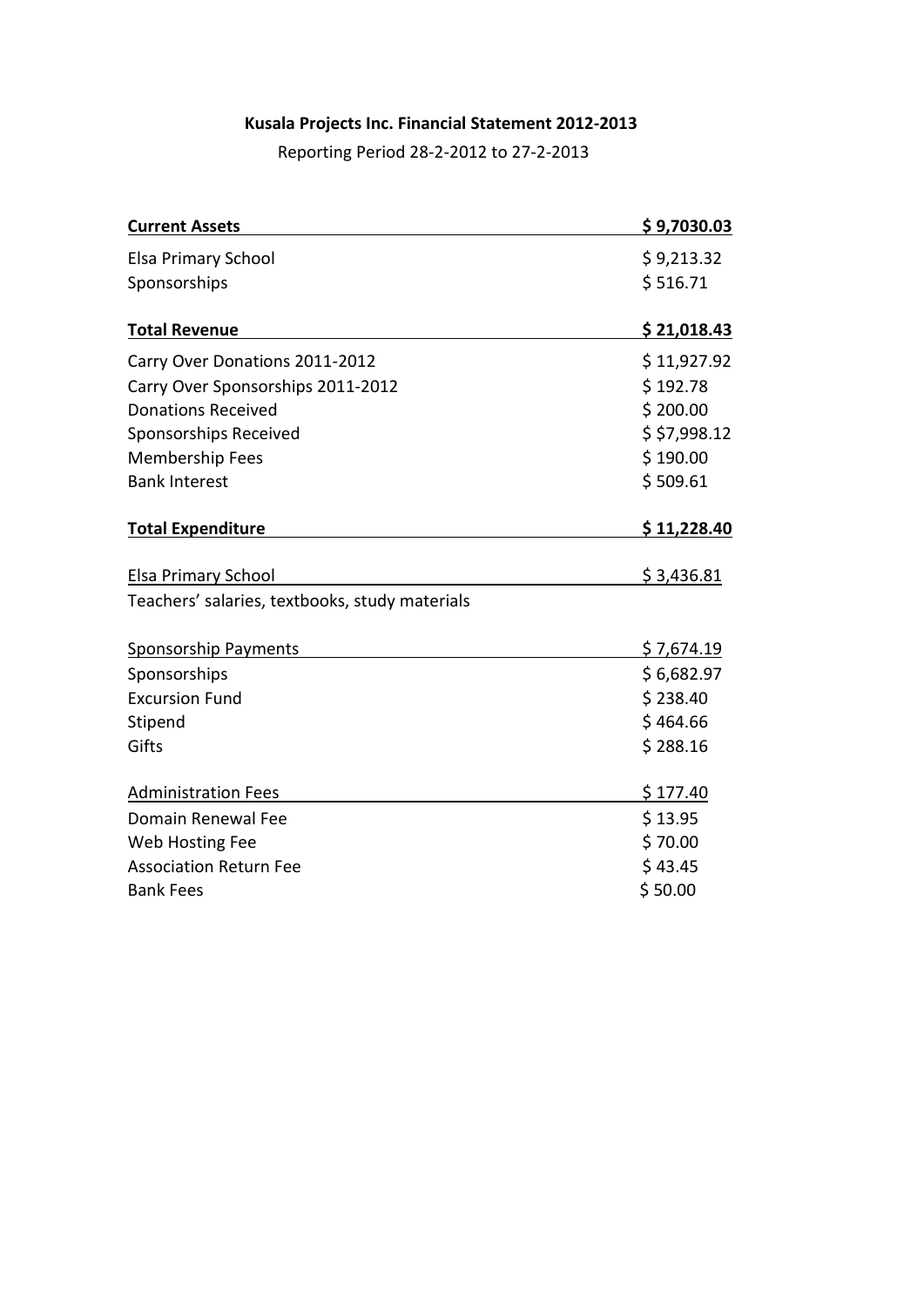### **Kusala Projects Inc. Financial Statement 2011–2012**

Reporting Period 28-2-2011 to 27-2-2012

| <b>Current Assets</b>                  | \$12,120.70        |
|----------------------------------------|--------------------|
| <b>Elsa Primary School</b>             | \$11,927.92        |
| Sponsorships                           | \$192.78           |
|                                        |                    |
| <b>Total Revenue</b>                   | \$25,292.68        |
| Carry Over Donations 2010-2011         | \$10,382.50        |
| Carry Over Sponsorships 2010-2011      | \$551.67           |
| <b>Donations Received</b>              | \$5,306.17         |
| Sponsorships Received                  | \$5,254.98         |
| Membership Fees                        | \$190.00           |
| <b>Bank Interest</b>                   | \$607.36           |
| <b>Total Expenditure</b>               | <u>\$13,171.98</u> |
| <b>Kusala Sewing Centre</b>            | \$1,310.48         |
| Rent                                   | \$233.18           |
| Teachers' salaries                     | \$399.73           |
| Cleaner's salary                       | \$99.93            |
| Manager's stipend                      | \$99.93            |
| Sewing, embroidery, painting materials | \$333.11           |
| Pens, copy books                       | \$59.96            |
| Yoga bag payment                       | \$84.64            |
|                                        |                    |
| <b>Elsa Primary School</b>             | \$3,059.26         |
| <b>Textbooks</b>                       | \$413.14           |
| Copy books, pens                       | \$1,412.69         |
| <b>Drawing Materials</b>               | \$245.31           |
| Teachers' salaries                     | \$987.82           |
| <b>Sponsorship Payments</b>            | \$8,613.87         |
| Sponsorships                           | \$8,057.89         |
| Stipend                                | \$328.19           |
| Gifts                                  | \$227.29           |
|                                        |                    |
| <b>Administration Fees</b>             | \$188.37           |
| Domain Renewal Fee & Web Hosting Fee   | \$83.95            |
| <b>Association Return Fee</b>          | \$42.20            |
| <b>Bank Transfer Fees</b>              | \$60.00            |
| PayPal Fees                            | \$2.22             |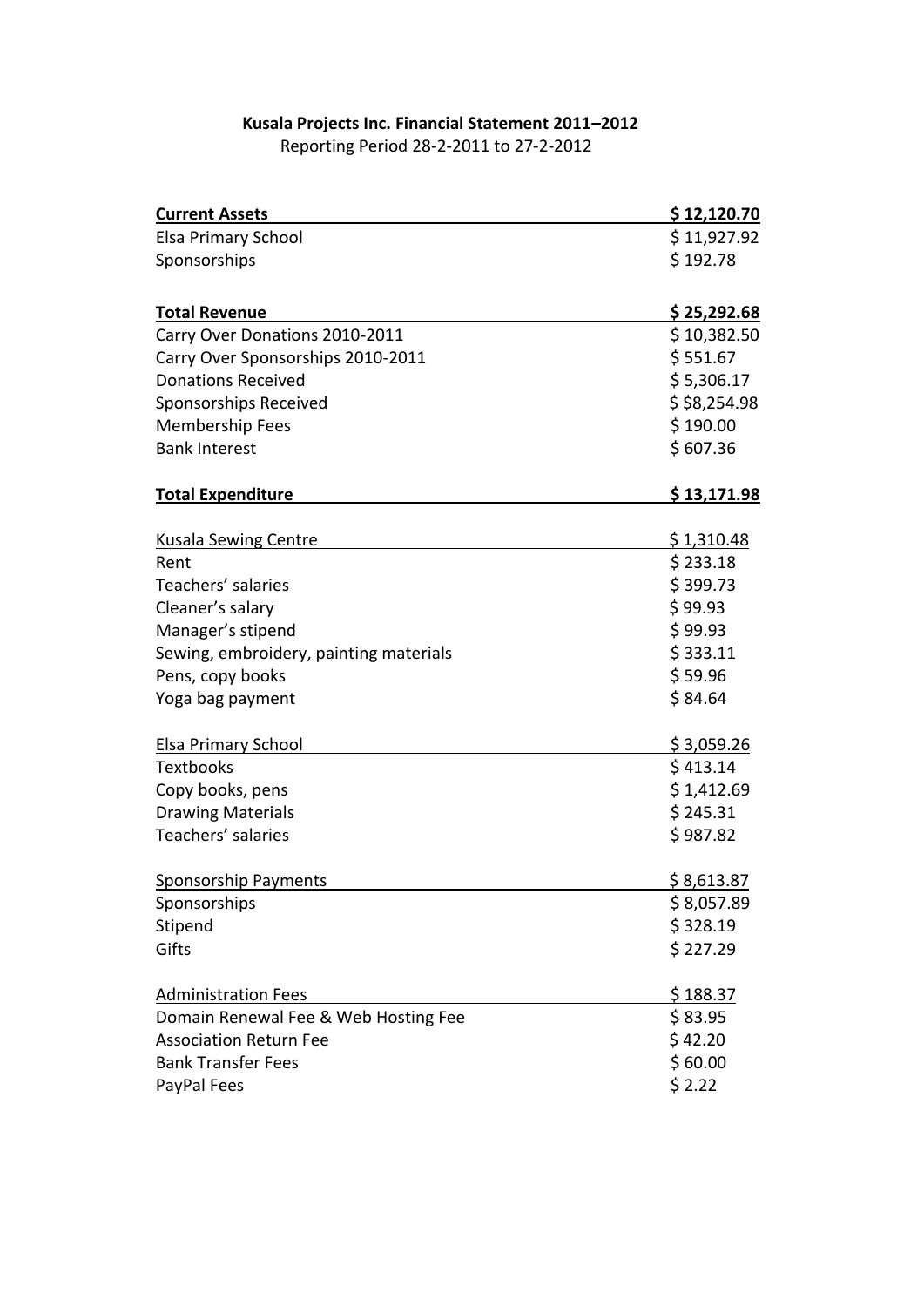### **Kusala Projects Inc. Financial Statement 2010-2011**

Reporting Period 28-2-2010 to 27-2-2011

| <b>Current Assets</b>                              | <u>\$10,934.17</u> |
|----------------------------------------------------|--------------------|
| <b>Sewing Centre</b>                               | \$10,382.50        |
| Sponsorships                                       | \$551.67           |
| <b>Total Revenue</b>                               | \$30,019.95        |
| Carry Over Donations 2009/2010                     | \$17.934.80        |
| Carry Over Sponsorships 2009/2010                  | \$137.00           |
| <b>Sewing Centre Donations</b>                     | \$1,435.25         |
| <b>Sewing Centre Sales</b>                         | \$115.00           |
| <b>Sponsorship Donations</b>                       | \$9,671.97         |
| <b>Membership Fees</b>                             | \$200.00           |
| <b>Bank Interest</b>                               | \$525.93           |
| <b>Total Expenditure</b>                           | \$19,085.78        |
|                                                    |                    |
| <b>Kusala Sewing Centre</b>                        | <u>\$7,553.95</u>  |
| Rent                                               | \$1,028.01         |
| Teachers' salaries                                 | \$1,567.26         |
| Manager's stipend                                  | \$427.62           |
| Cleaner's salary                                   | \$318.65           |
| Sewing, embroidery & painting materials            | \$1,883.35         |
| Pens, copy books                                   | \$291.00           |
| Laptop/carry bag                                   | \$806.21           |
| Foreign Contribution Registration                  | \$732.20           |
| Miscellaneous                                      | \$479.25           |
| <b>Elsa Primary School</b>                         | \$2,099.58         |
| Whiteboards, markers, mats                         | \$73.40            |
| <b>Textbooks</b>                                   | \$256.91           |
| Copy books, pens                                   | \$1,051.87         |
| Teacher's salary                                   | \$719.20           |
| <b>Sponsorship Payments</b>                        | \$9,247.16         |
| School Fees, Uniforms, Text Books, Study Materials |                    |
| <b>Administration Fees</b>                         | \$205.09           |
| Domain Renewal Fee & Web Hosting Fee               | \$83.95            |
| <b>Association Return</b>                          | \$41.00            |
| Bank & PayPal fees                                 | \$80.14            |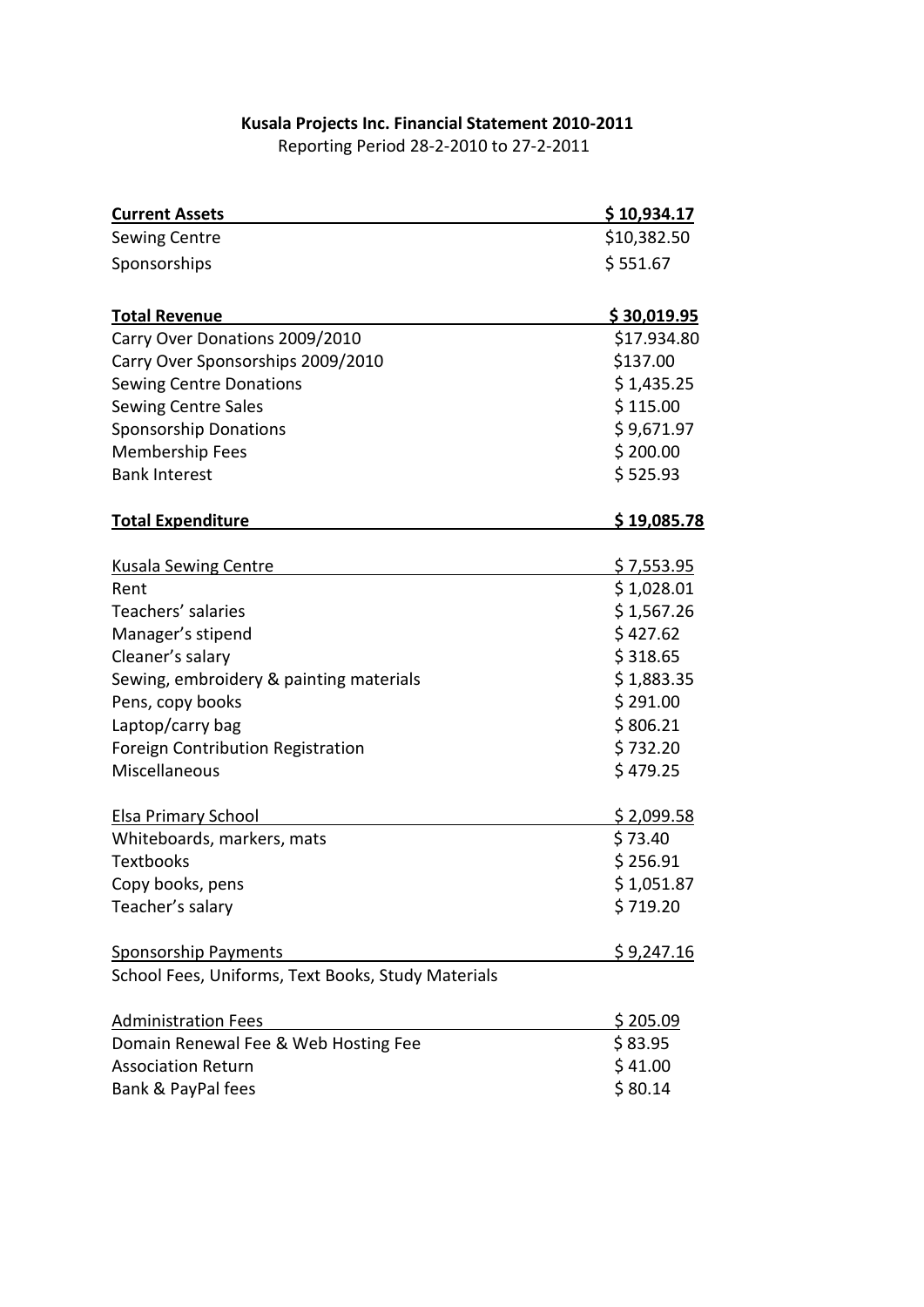#### **Kusala Projects Inc. Financial Statement 2009-2010**

Reporting Period: 28-2-2009 to 27-2-2010

| <b>Current Assets</b>                       | \$18,071.80                |
|---------------------------------------------|----------------------------|
| <b>Sewing Centre</b>                        | \$17.934.80                |
| Sponsorships                                | \$137.00                   |
|                                             |                            |
| <b>Total Revenue</b>                        | <u>\$35,119.43</u>         |
| Carry Over Donations 2008/2009              | \$8,192.27                 |
| Carry Over Sponsorships 2008/2009           | \$51.69                    |
| <b>Sewing Centre Donations</b>              | \$15,971.16                |
| <b>Sponsorship Donations</b>                | \$10,149.84                |
| <b>Membership Fees</b>                      | \$200.00                   |
| <b>Bank Interest</b>                        | \$554.47                   |
|                                             |                            |
| <b>Total Expenditure</b>                    | \$17,047.63                |
|                                             |                            |
| <b>Kusala Sewing Centre</b><br>Rent         | <u>\$6,789</u><br>\$940.40 |
| Electricity                                 | \$155.83                   |
| Teachers' salaries                          | \$1,742.35                 |
| Manager's stipend                           | \$468.44                   |
| Cleaner's salary                            | \$254.20                   |
| Sewing cloth                                | \$1,285.61                 |
| Pens, copy books                            | \$281.02                   |
| Embroidery cloth                            | \$629.95                   |
| Cloth paint                                 | \$454.75                   |
| Manager's Bonus                             | \$101.37                   |
| <b>Additional expenses</b>                  | \$431.10                   |
| Hammock Material & Cord                     | \$61.68                    |
|                                             |                            |
| <b>Sponsorship Payments</b>                 | \$10,064.53                |
| School fees, uniforms, study materials etc. |                            |
|                                             |                            |
| <b>Administration Fees</b>                  | \$194.10                   |
| <b>Bank Fees</b>                            | \$70.15                    |
| <b>Association Return Fee</b>               | \$40.00                    |
| Domain Fee                                  | \$13.95                    |
| Web Hosting Fee                             | \$70.00                    |